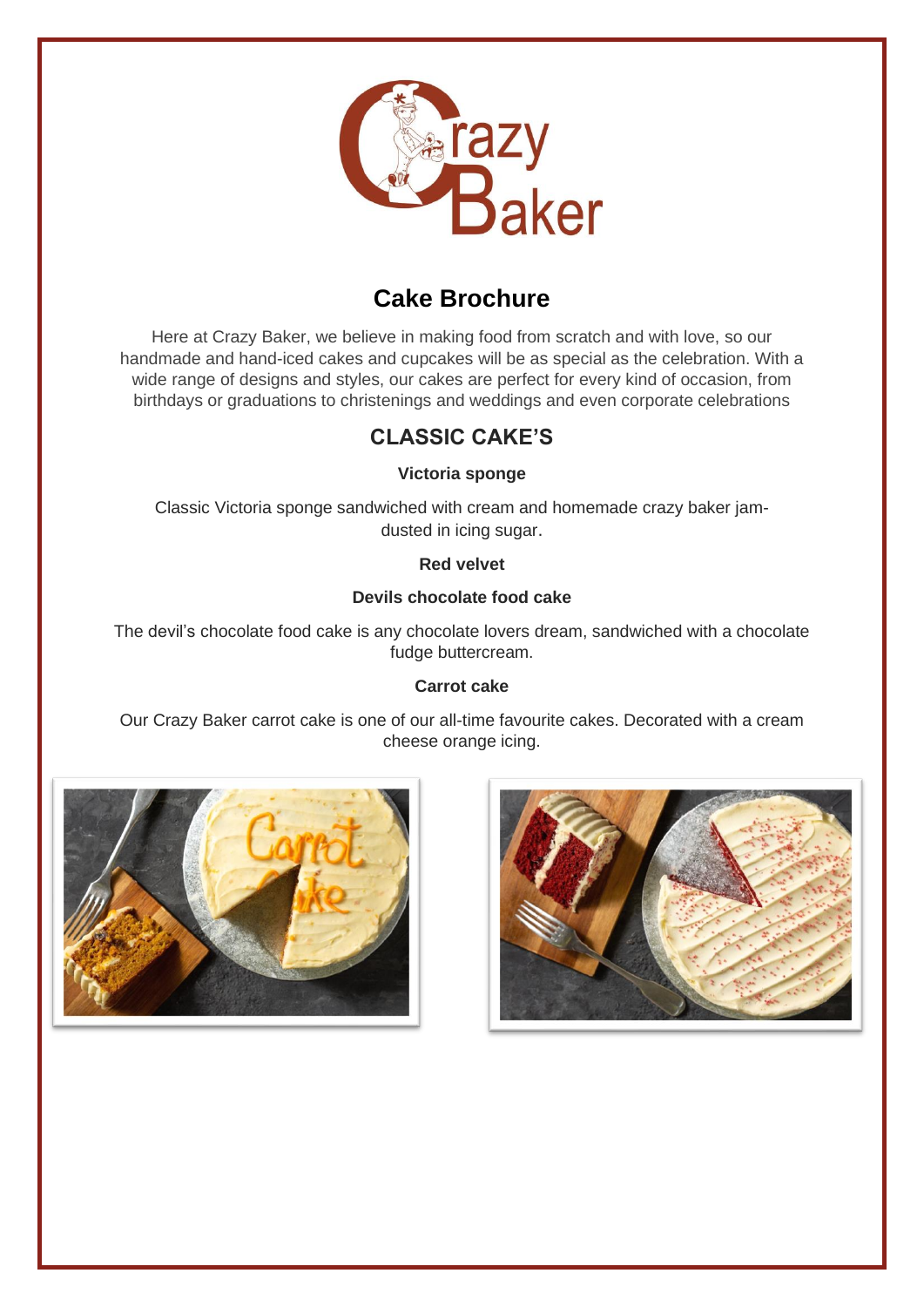### **LOAF CAKES**

**£9.95 per loaf (8-10 slices)**

Lemon Drizzle

Orange Drizzle

Banana Loaf

Red Velvet

Chocolate



## **CUPCAKES**

#### **From £2.50 per cupcake**

We also make amazing cupcakes.

We do classic flavours or bespoke designs/themes.

From birthday to holiday celebrations, here are some of the classic and more specific cupcake requests.



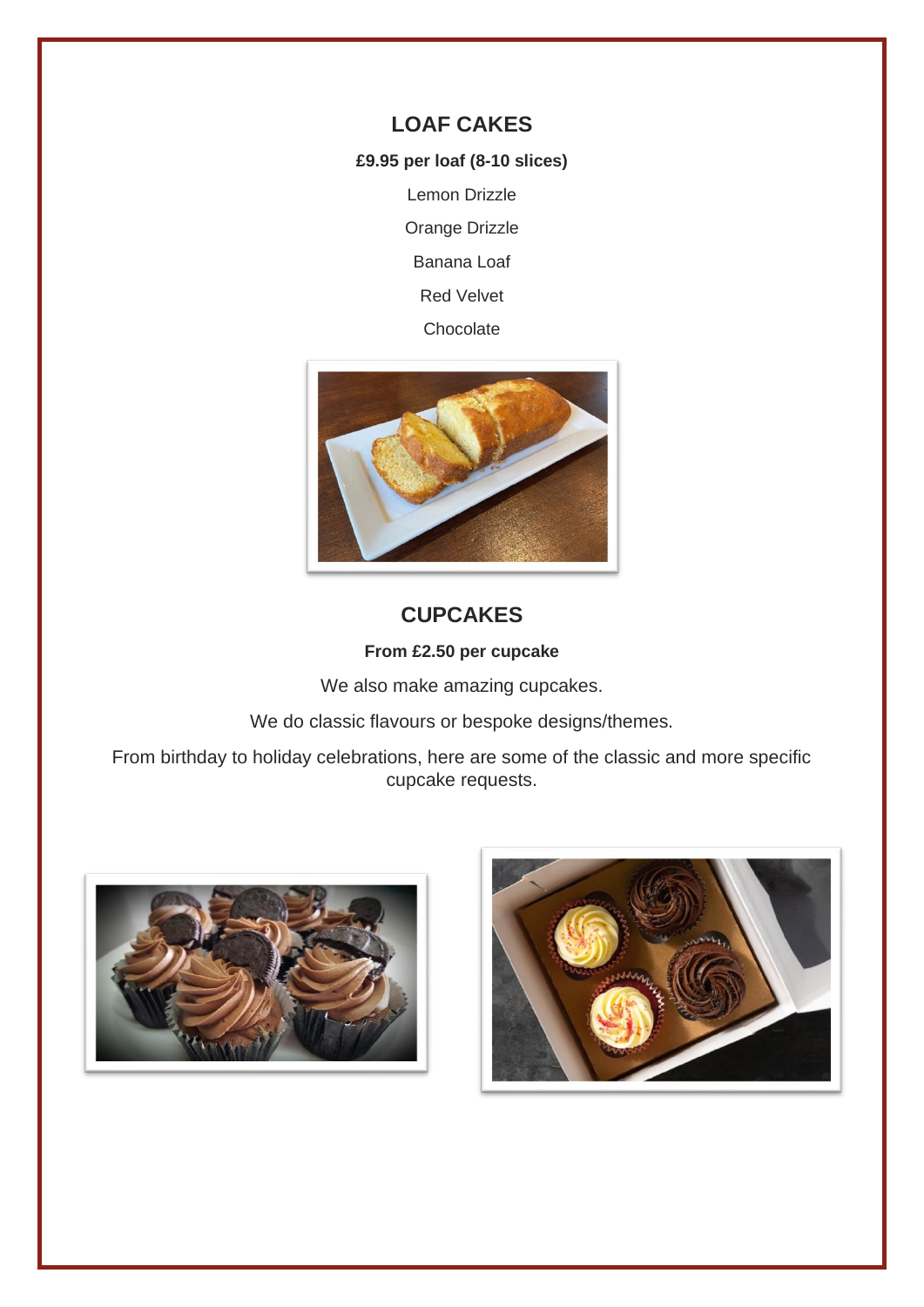## **BESPOKE & CELEBRATION CAKES**

Every celebration calls for cake! Whether a birthday, anniversary, baby shower or corporate event, whatever the occasion, we can make a cake just for you. Our cakes are hand made and hand iced, so the cake will be as special as the occasion. Get in touch for a quote.